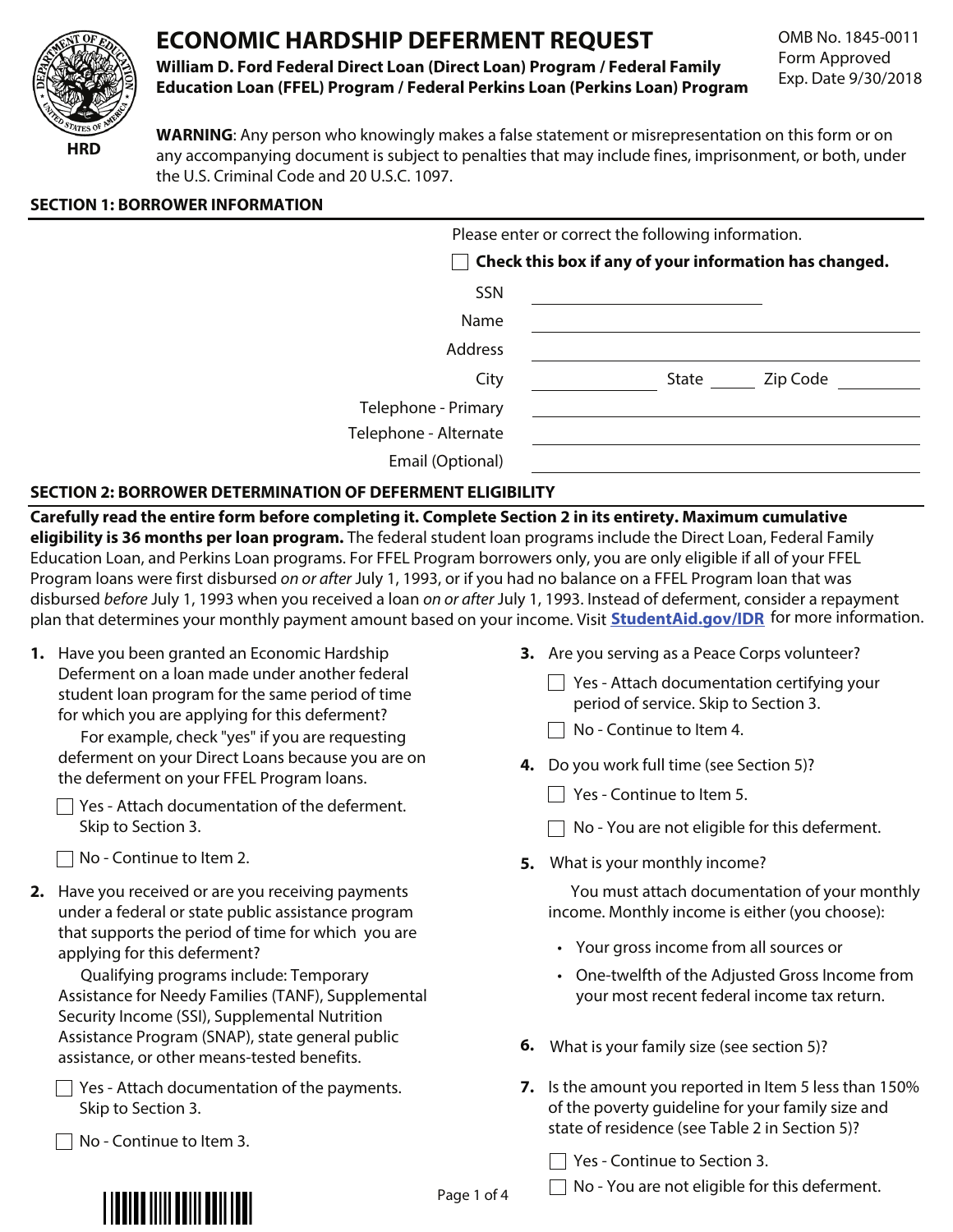#### **Borrower Name Borrower SSN**

# **SECTION 3: BORROWER REQUESTS, UNDERSTANDINGS, CERTIFICATIONS, AND AUTHORIZATION**

### **I request:**

- To defer repayment of my loans for the period during which I have an economic hardship, as described in Section 2.
- That my deferment begin on:
- $\Box$  If indicated, to make interest payments on my loans during my deferment.

# **I understand that:**

- I am not required to make payments of loan principal or interest during my deferment.
- My deferment will begin on the later of the date I became eligible or the date that I requested.
- My deferment will end on the earlier of the date that I exhaust my maximum eligibility, the certified deferment end date, or when I am no longer eligible for the deferment for another reason.
- If I am a Perkins Loan borrower, I will receive a 6-month post-deferment grace period beginning on the date I no longer qualify for the deferment.
- Unless I am a Peace Corps volunteer, my deferment will be granted in increments of 1 year. If I continue to be eligible for an Economic Hardship Deferment after 1 year, I may reapply, subject to the cumulative maximum.
- Interest may capitalize on my loans during or at the expiration of my deferment or forbearance, but interest never capitalizes on Perkins Loans.

# **I certify that:**

- The information I have provided on this form is true and correct.
- I will provide additional documentation to my loan holder, as required, to support my deferment eligibility.
- I will notify my loan holder immediately when my eligibility for the deferment ends.
- I have read, understand, and meet the eligibility requirements in Section 2.

**I authorize** the entity to which I submit this request and its agents to contact me regarding my request or my loans at any cellular telephone number that I provide now or in the future using automated telephone dialing equipment or artificial or prerecorded voice or text messages.

### **Borrower's Signature Date**

# **SECTION 4: INSTRUCTIONS FOR COMPLETING THE DEFERMENT REQUEST**

Type or print using dark ink. Enter dates as month-day-year (mm-dd-yyyy). Example: March 14, 2015 = 03-14-2015. Include your name and account number on any documentation that you are required to submit with this form. If you want to apply for a deferment on loans that are held by different loan holders, you must submit a separate deferment request to each loan holder. **Return the completed form and any required documentation to the address shown in Section 6.**

# **SECTION 5: DEFINITIONS**

**Capitalization** is the addition of unpaid interest to the principal balance of your loan. Capitalization causes more interest to accrue over the life of your loan and may cause your monthly payment amount to increase. Interest never capitalizes on Perkins Loans. Table 1 (below) provides an example of the monthly payments and the total amount repaid for a \$30,000 unsubsidized loan.

The example loan has a 6% interest rate and the example deferment or forbearance lasts for 12 months and begins when the loan entered repayment. The example compares the effects of paying the interest as it accrues or allowing it to capitalize.

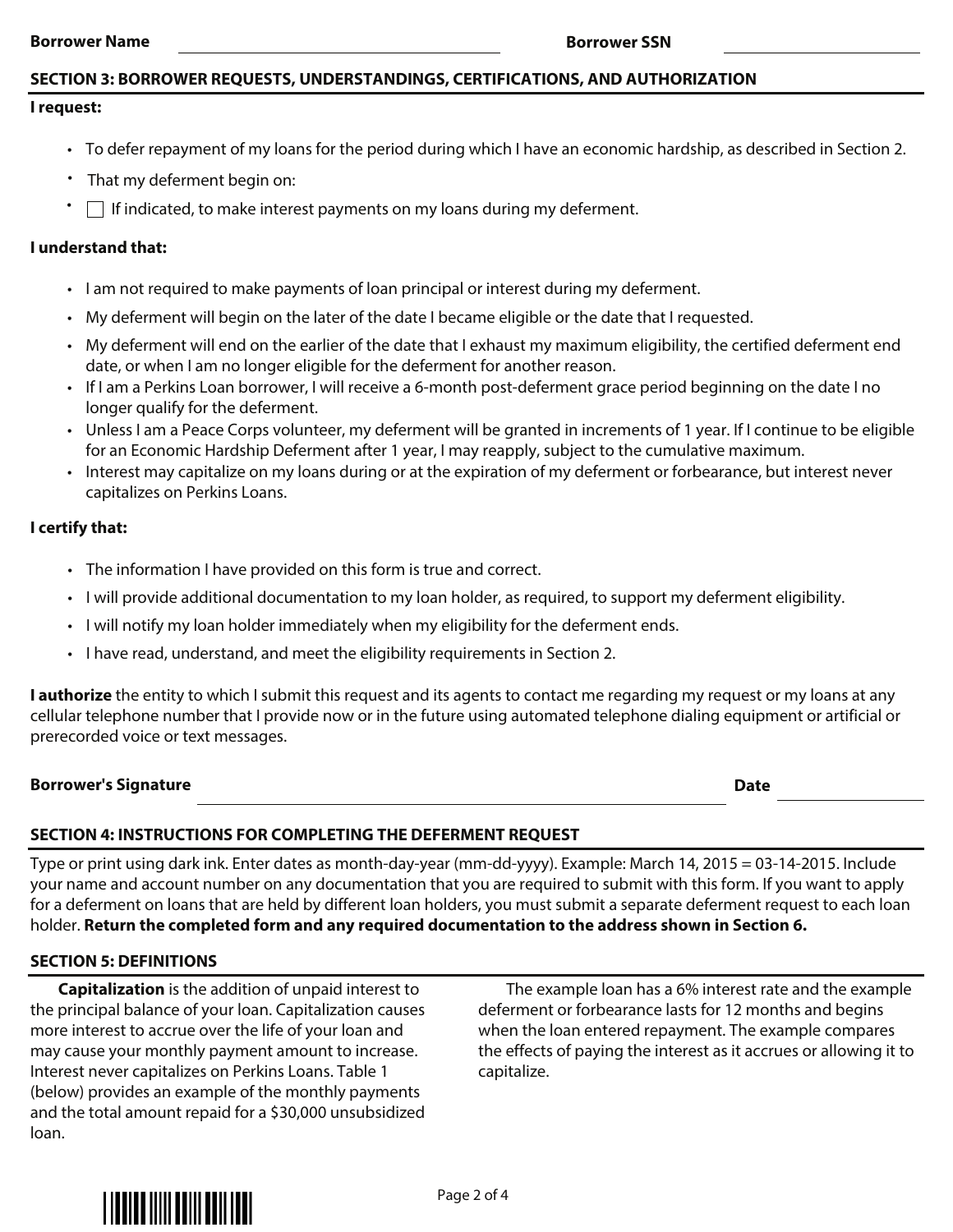# **SECTION 5: DEFINITIONS (CONTINUED)**

A **deferment** is a period during which you are entitled to postpone repayment of your loans. Interest is not generally charged to you during a deferment on your subsidized loans. Interest is always charged to you during a deferment on your unsubsidized loans. On loans made under the Perkins Loan Program, all deferments are followed by a post-deferment grace period of 6 months, during which time you are not required to make payments.

**Family size** includes **(1)** you, **(2)** your spouse, **(3)** your children if they receive more than half of their support from you, including unborn children who will be born during the deferment period, and **(4)** other people if, at the time you request this deferment, they live with you, receive more than half their support from you, and will continue to receive this support from you for the deferment period. Support includes money, gifts, loans, housing, food, clothes, car, medical and dental care, and payment of college costs.

The **Federal Family Education Loan (FFEL) Program** includes Federal Stafford Loans, Federal PLUS Loans, Federal Consolidation Loans, and Federal Supplemental Loans for Students (SLS).

The **Federal Perkins Loan (Perkins Loan) Program**  includes Federal Perkins Loans, National Direct Student Loans (NDSL), and National Defense Student Loans (Defense Loans).

**Full-time employment** means working at least 30 hours per week in a position expected to last at least 3 consecutive months.

The **holder** of your Direct Loans is the Department. The holder of your FFEL Program loans may be a lender, guaranty agency, secondary market, or the Department. The holder of your Perkins Loans is an institution of higher education or the Department. Your loan holder may use a servicer to handle billing and other communications related to your loans. References to "your loan holder" on this form mean either your loan holder or your servicer.

 A **subsidized loan** is a Direct Subsidized Loan, a Direct Subsidized Consolidation Loan, a Federal Subsidized Stafford Loan, portions of some Federal Consolidation Loans, Federal Perkins Loans, NDSL, and Defense Loans.

An **unsubsidized loan** is a Direct Unsubsidized Loan, a Direct Unsubsidized Consolidation Loan, a Direct PLUS Loan, a Federal Unsubsidized Stafford Loan, a Federal PLUS Loan, a Federal SLS, and portions of some Federal Consolidation Loans.

The **William D. Ford Federal Direct Loan (Direct Loan) Program** includes Federal Direct Stafford/Ford (Direct Subsidized) Loans, Federal Direct Unsubsidized Stafford/Ford (Direct Unsubsidized) Loans, Federal Direct PLUS (Direct PLUS) Loans, and Federal Direct Consolidation (Direct Consolidation) Loans.

| Treatment of Interest with<br>Deferment/Forbearance | Loan Amt. | <b>Capitalized</b><br><b>Interest</b> | Outstanding<br>Principal | <b>Monthly</b><br><b>Payment</b> | <b>Number of</b><br><b>Payments</b> | <b>Total Repaid</b> |
|-----------------------------------------------------|-----------|---------------------------------------|--------------------------|----------------------------------|-------------------------------------|---------------------|
| Interest is paid                                    | \$30,000  | \$0                                   | \$30,000                 | \$333                            | 120                                 | \$41,767            |
| Interest is capitalized at the<br>lend              | \$30,000  | \$1,800                               | \$31,800                 | \$353                            | 120                                 | \$42,365            |
| Interest is capitalized<br>quarterly and at the end | \$30,000  | \$1,841                               | \$31,841                 | \$354                            | 120                                 | \$42,420            |

# **Table 1. Capitalization Chart**

# **Table 2. 150% of the Poverty Guidelines for 2018 (Monthly)**

| <b>Family Size</b>     | <b>Alaska</b> | Hawaii     | <b>All Others</b> |  |
|------------------------|---------------|------------|-------------------|--|
|                        |               |            |                   |  |
| 1                      | \$1,897.50    | \$1,745.00 | \$1,517.50        |  |
| $\overline{2}$         | \$2,572.50    | \$2,366.25 | \$2,057.50        |  |
| 3                      | \$3,274.50    | \$2,987.50 | \$2,597.50        |  |
| 4                      | \$3,922.50    | \$3,608.75 | \$3,137.50        |  |
| 5                      | \$4,597.50    | \$4,230.00 | \$3,677.50        |  |
| 6                      | \$5,272.50    | \$4,851.25 | \$4,217.50        |  |
| 7                      | \$5,947.50    | \$5,472.50 | \$4,757.50        |  |
| 8                      | \$6,622.50    | \$6,093.75 | \$5,297.50        |  |
| <b>Each additional</b> | \$675.00      | \$621.25   | \$540.00          |  |
| person, add            |               |            |                   |  |

If you do not live in the United States, use the poverty guideline amount in the column labeled "All Others".